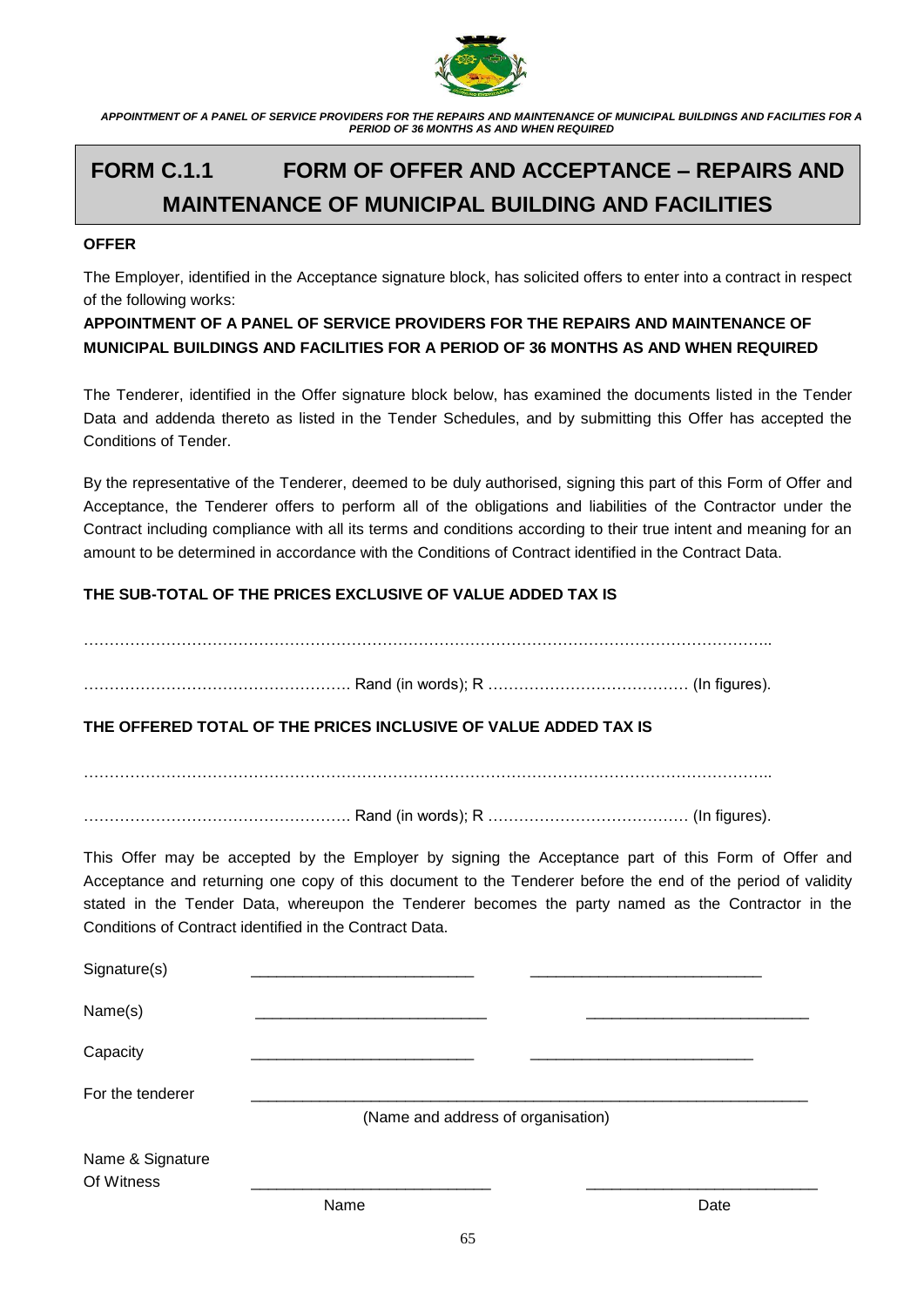

### **ACCEPTANCE**

By signing this part of this Form of Offer and Acceptance, the Employer identified below accepts the Tenderer's Offer. In consideration thereof, the Employer shall pay the Contractor the amount due in accordance with the Conditions of Contract identified in the Contract Data. Acceptance of the Tenderer's Offer shall form an agreement between the Employer and the Tenderer upon the terms and conditions contained in this Agreement and in the Contract that is the subject of this Agreement.

The terms of the contract are contained in:

- Part 1 Agreements and Contract Data (which includes this Agreement)
- Part 2 Pricing Data
- Part 3 Scope of Work
- Part 4 Additional Documentation

and drawings and documents or parts thereof, which may be incorporated by reference into Parts 1 to 4 above.

Deviations from and amendments to the documents listed in the Tender Data and any addenda thereto listed in the Tender Schedules as well as any changes to the terms of the Offer agreed by the Tenderer and the Employer during this process of offer and acceptance, are contained in the Schedule of Deviations attached to and forming part of this Agreement. No amendments to or deviations from said documents are valid unless contained in this Schedule, which must be duly signed by the authorised representative(s) of both parties.

The Tenderer shall within two weeks after receiving a completed copy of this Agreement, including the Schedule of Deviations (if any), contact the Employer's agent (whose details are given in the Contract Data) to arrange the delivery of any bonds, guarantees, proof of insurance and any other documentation to be provided in terms of the Conditions of Contract identified in the Contract Data at or just after the date this Agreement comes into effect. Failure to fulfil any of these obligations in accordance with those terms shall constitute a repudiation of this Agreement.

Notwithstanding anything contained herein, this Agreement comes into effect on the date when the Tenderer receives one fully completed original copy of this document, including the Schedule of Deviations (if any). Unless the Tenderer (now Contractor) within five days of the date of such receipt notifies the Employer in writing of any reason why he cannot accept the contents of this Agreement, this Agreement shall constitute a binding contract between the parties.

| Signature(s)                   |                                    |      |
|--------------------------------|------------------------------------|------|
| Name(s)                        |                                    |      |
| Capacity                       |                                    |      |
| For the tenderer               |                                    |      |
|                                | (Name and address of organisation) |      |
| Name & Signature<br>Of Witness |                                    |      |
|                                | Name                               | Date |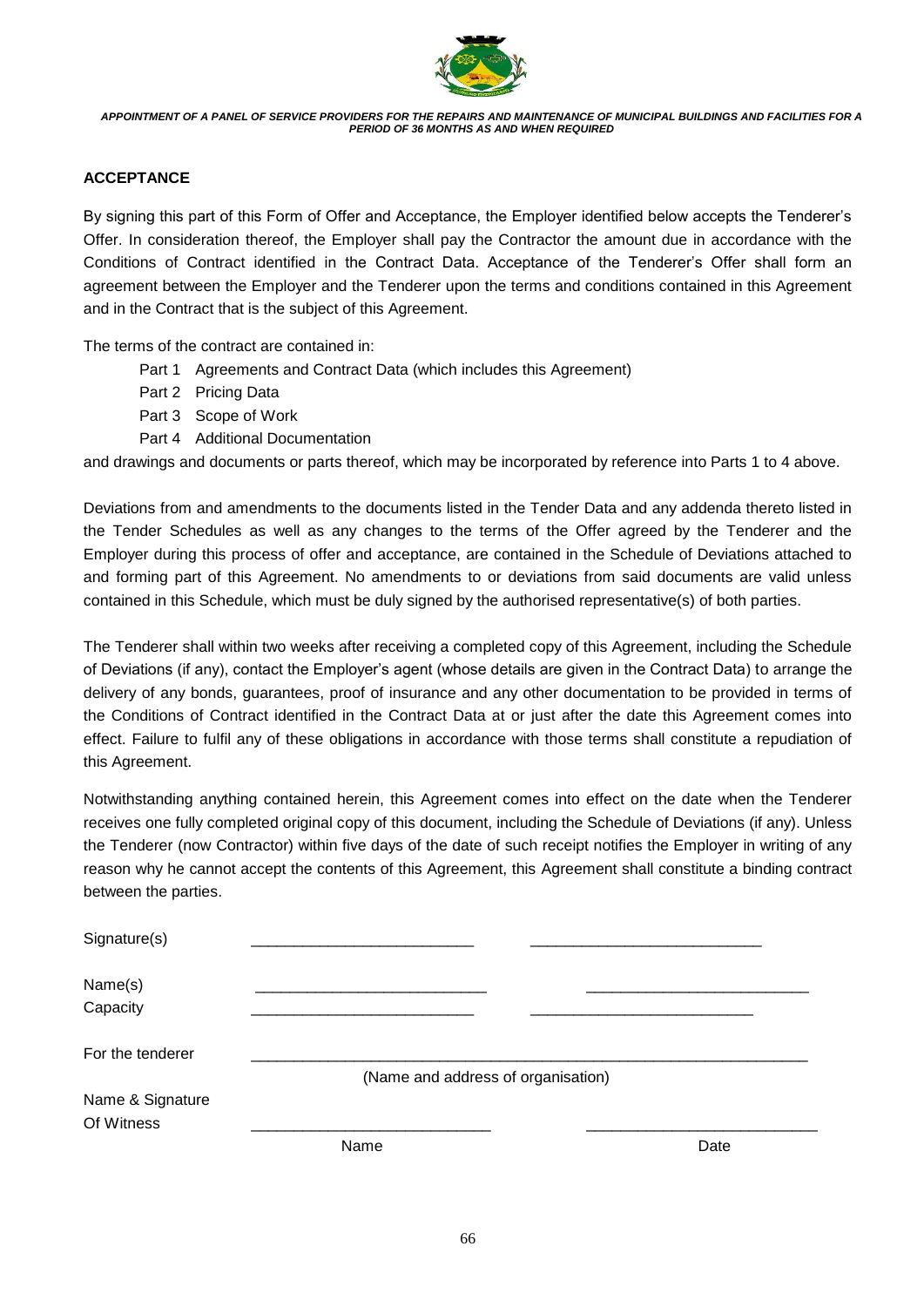

# **SCHEDULE OF DEVIATIONS**

#### **Notes:**

- 1. The extent of deviations from the tender documents issued by the Employer prior to the tender closing date is limited to those permitted in terms of the Conditions of Tender.
- 2. A Tenderer's covering letter shall not be included in the final contract document. Should any matter in such letter, which constitutes a deviation as aforesaid become the subject of agreements reached during the process of Offer and Acceptance, the outcome of such agreement shall be recorded here.
- 3. Any other matter arising from the process of offer and acceptance either as a confirmation, clarification or change to the tender documents and which it is agreed by the Parties becomes an obligation of the contract, shall also be recorded here.
- 4. Any change or addition to the tender documents arising from the above agreements and recorded here, shall also be incorporated into the final draft of the Contract.

| 1                       |         |                                                                                                                                                                                                                                |
|-------------------------|---------|--------------------------------------------------------------------------------------------------------------------------------------------------------------------------------------------------------------------------------|
|                         |         |                                                                                                                                                                                                                                |
|                         |         |                                                                                                                                                                                                                                |
| $\mathbf{2}$            |         |                                                                                                                                                                                                                                |
|                         |         |                                                                                                                                                                                                                                |
|                         |         |                                                                                                                                                                                                                                |
| 3                       |         |                                                                                                                                                                                                                                |
|                         |         | Details experience and the contract of the contract of the contract of the contract of the contract of the contract of the contract of the contract of the contract of the contract of the contract of the contract of the con |
|                         |         |                                                                                                                                                                                                                                |
| $\overline{\mathbf{4}}$ |         |                                                                                                                                                                                                                                |
|                         |         |                                                                                                                                                                                                                                |
|                         |         |                                                                                                                                                                                                                                |
| 5                       |         |                                                                                                                                                                                                                                |
|                         |         |                                                                                                                                                                                                                                |
|                         |         |                                                                                                                                                                                                                                |
| 6                       |         |                                                                                                                                                                                                                                |
|                         | Details |                                                                                                                                                                                                                                |

By the duly authorised representatives signing this Schedule of Deviations, the Employer and the Tenderer agree to and accept the foregoing Schedule of Deviations as the only deviations from and amendments to the documents listed in the Tender Data and addenda thereto as listed in the Tender Schedules, as well as any confirmation, clarification or change to the terms of the Offer agreed by the Tenderer and the Employer during this process of Offer and Acceptance. It is expressly agreed that no other matter whether in writing, oral communication or implied during the period between the issue of the tender documents and the receipt by the Tenderer of a completed signed copy of this Agreement shall have any meaning or effect in the contract between the parties arising from this Agreement.